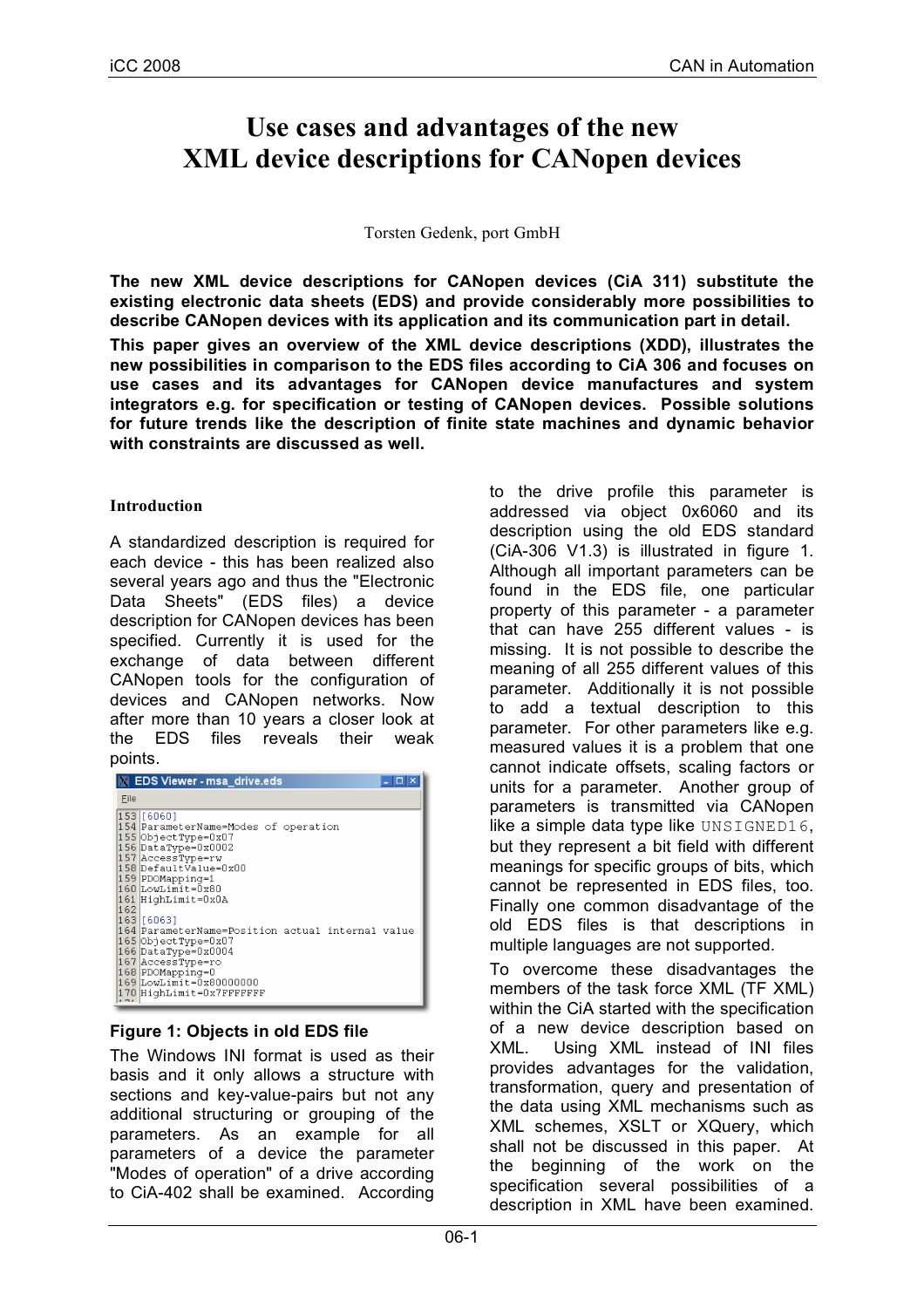A very first result of the work was that a simple transformation of the data as shown in figure 2 does not provide any additional value for the description of the devices.

| ჩ              | ⊟ <object index="6060"></object>                   |  |  |  |  |  |
|----------------|----------------------------------------------------|--|--|--|--|--|
|                | <parametername>Modes of operation</parametername>  |  |  |  |  |  |
| 8              | <objecttype>0x07</objecttype>                      |  |  |  |  |  |
| я              | <datatype>0x0002</datatype>                        |  |  |  |  |  |
| 1 <sub>0</sub> | <accesstype>rw</accesstype>                        |  |  |  |  |  |
| 11             | <defaultvalue>0x00</defaultvalue>                  |  |  |  |  |  |
| 12             | <pdomapping>1</pdomapping>                         |  |  |  |  |  |
| 13             | <lowlimit>-128</lowlimit>                          |  |  |  |  |  |
| 14             | <highlimit>10</highlimit>                          |  |  |  |  |  |
| 15<br>         |                                                    |  |  |  |  |  |
| Text           | Grid<br>Schema/WSDL<br>Authentic<br><b>Browser</b> |  |  |  |  |  |

**Figure 2: Simple transformation into XML without additional value**

So the TF XML focused on existing work of the ISO and the CANopen device description files (XDD) has been specified based on the ISO Standard 15745-2.

## **Structure of XDD files**

To ease the interoperability of devices and the integration of plants the ISO standardized an "Application Integration Framework". This framework describes models and profiles with basic functions and a basic set of device properties. The standard ISO-15745-1 describes general rules and in the standard ISO-15745-2 the description of CAN devices and their communication is specified.

These descriptions can be found in the DeviceProfile and in the CommunicationNetworkProfile. Both profiles are derived from the type ISO15745Profile and consist of a ProfileHeader and a ProfileBody. The body contains the actual data and the header provides administrative information. A profile container according to ISO-15745-1:2005/Amd1 combines both profiles in a XML Device Description file (XDD), which will be explained in the following sections.

## **Field bus-independent descriptions**

In the first part of the device description the device profile - the device is described by means that are independent of the used communication interface. As shown in figure 3 this profile consists of the following sections.





## **Element Function**

| <b>Device</b><br>Manager | • attributes to monitor the<br>device |  |  |
|--------------------------|---------------------------------------|--|--|
|                          |                                       |  |  |

- Device Identity Device name, type, vendor, part number
	- further properties describing the identity

Device Function • description of the function using the terminology of the device type

- examples: number of axles: 7 max. current: 3141 mA
- references to external figures possible
- Application description of data types, Process functions and parameters of the application
	- assignment of parameters to functions

The ApplicationProcess with the description of the parameters is the most important part of this profile. The parameter "Modes of operation" is shown in figure 4. For a comparison to the previous EDS format refer to the introduction. The following examples show the extended features of the XDD format:

- support for multiple languages
- additional descriptive texts
- description of the meaning of particular values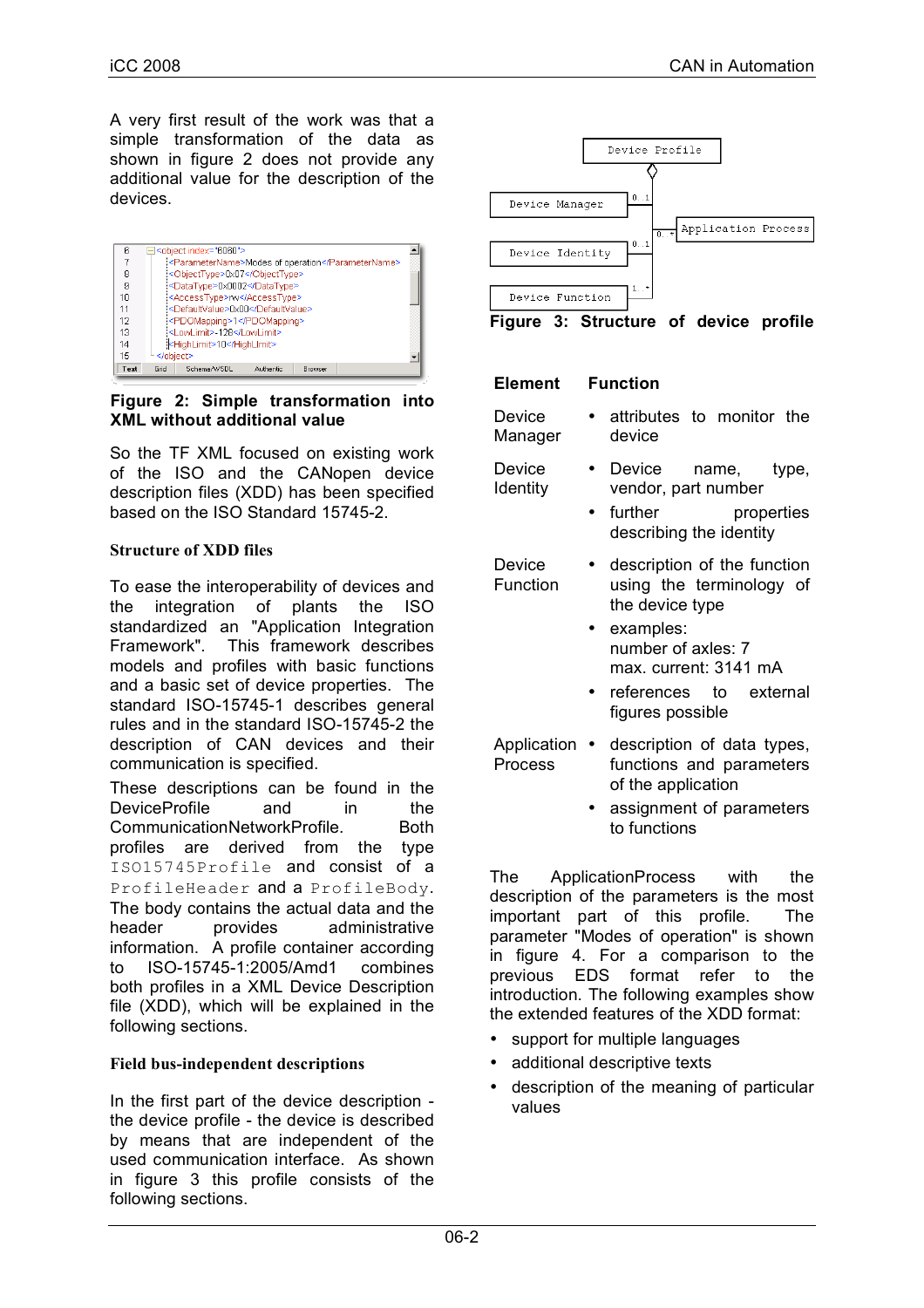| 47   |      | <parameter access="readWrite" uniqueid="UID_34"></parameter> |                                             |         |  |  |  |  |
|------|------|--------------------------------------------------------------|---------------------------------------------|---------|--|--|--|--|
| 48   |      | <description lang="en"></description>                        |                                             |         |  |  |  |  |
| 49   |      | This object shall indicate the requested operation mc        |                                             |         |  |  |  |  |
| 50   |      | It shows only the value of the requested operation mi        |                                             |         |  |  |  |  |
| 51   |      | the actual operation mode of the drive is reflected in t     |                                             |         |  |  |  |  |
| 52   |      | object modes of operation display.                           |                                             |         |  |  |  |  |
| 53   |      |                                                              |                                             |         |  |  |  |  |
| 54   |      |                                                              | <description lang="de"></description>       |         |  |  |  |  |
| 55   |      | Dieser Parameter bestimmt die Betriebsart der Antrie         |                                             |         |  |  |  |  |
| 56   |      |                                                              |                                             |         |  |  |  |  |
| 57   |      |                                                              | <label lang="en">Modes of operation</label> |         |  |  |  |  |
| 58   |      | <label lang="de">Betriebsart</label>                         |                                             |         |  |  |  |  |
| 59   |      | <sint></sint>                                                |                                             |         |  |  |  |  |
| 60   |      | <defaultvalue value="0x00"></defaultvalue>                   |                                             |         |  |  |  |  |
| 61   |      | <allowedvalues></allowedvalues>                              |                                             |         |  |  |  |  |
| 62   |      | <value value="0"></value>                                    |                                             |         |  |  |  |  |
| 63   |      |                                                              | <label lang="en">No mode assigned</label>   |         |  |  |  |  |
| 64   |      | <label lang="de">Keine Betriebsart</label>                   |                                             |         |  |  |  |  |
| 65   |      |                                                              |                                             |         |  |  |  |  |
| 66   |      | <value value="1"></value>                                    |                                             |         |  |  |  |  |
| 67   |      | <label lang="en">Profile position mode</label>               |                                             |         |  |  |  |  |
| 68   |      |                                                              |                                             |         |  |  |  |  |
| 69   |      | <value value="2"></value>                                    |                                             |         |  |  |  |  |
| 70   |      | <label lang="en">Velocity mode</label>                       |                                             |         |  |  |  |  |
| 71   |      |                                                              |                                             |         |  |  |  |  |
| 72   |      | <range></range>                                              |                                             |         |  |  |  |  |
| 73   |      | <minvalue value="-128"></minvalue>                           |                                             |         |  |  |  |  |
| 74   |      | <label lang="en">Manufacturer specific</label>               |                                             |         |  |  |  |  |
| 75   |      |                                                              |                                             |         |  |  |  |  |
| 76   |      |                                                              | <maxvalue value="-1"></maxvalue>            |         |  |  |  |  |
| 77   |      | <label lang="en">Manufacturer specific</label>               |                                             |         |  |  |  |  |
| 78   |      |                                                              |                                             |         |  |  |  |  |
| 79   |      | <step value="1"></step>                                      |                                             |         |  |  |  |  |
| Text | Grid | Schema/WSDL                                                  | Authentic                                   | Browser |  |  |  |  |

Figure 4: Example of parameter description

For other parameters like measured values engineering units as well as scaling factors or offsets can be specified. Figure 5 shows such an example.



Figure 5: Example of value description

Templates for similar parameters are possible and parameters can be combined in hierarchical groups. To provide different views on the parameter or to visualize complex menu structures parameters can belong to different groups. The groups themselves can have names and descriptions in multiple languages.

A further feature of the XDD format is the possibility to describe functions with their input, output and configuration parameters. Function types can be created and instanced. These function instances can be linked with parameters of the application by references.

This approach to be independent of the communication interface offers several advantages for device manufacturers:

• focus on the application

- consistent, standardized description
- reuseability for other field buses or realtime ethernet solutions.

If a description of the application is available, the parameters can be linked with the communication mechanisms of the used communication protocol. This might be Modbus registers, POWERLINK objects or like in our case CANopen objects, which will be discussed in the next section in detail.

A further advantage of the format is the support of multiple languages. Both embedded elements and references to external dictionaries are supported. With external dictionaries languages can be added without changing the description file. Furthermore a manufacturer can maintain all dictionaries centrally.

## **CANopen communication**

The profile "CommunicationNetwork\_ CANopen" is used to describe the CANopen properties of a device. Beside information about the CAN bit rates and data about the device manufacturer it contains a list of all CANopen objects. Each object can be linked with a parameter of the application using references like the attribute "uniqueIDRef". This is shown in figure 6. A link between an object and a parameter means that the CANopen object owns all attributes of the referenced parameter. CANopen objects without a link to an application parameter like e.g. PDO mapping objects, can be still described in the object list. (See object 0x1000 in figure 6).



**Figure 6: Part of CANopen object list with references to application process**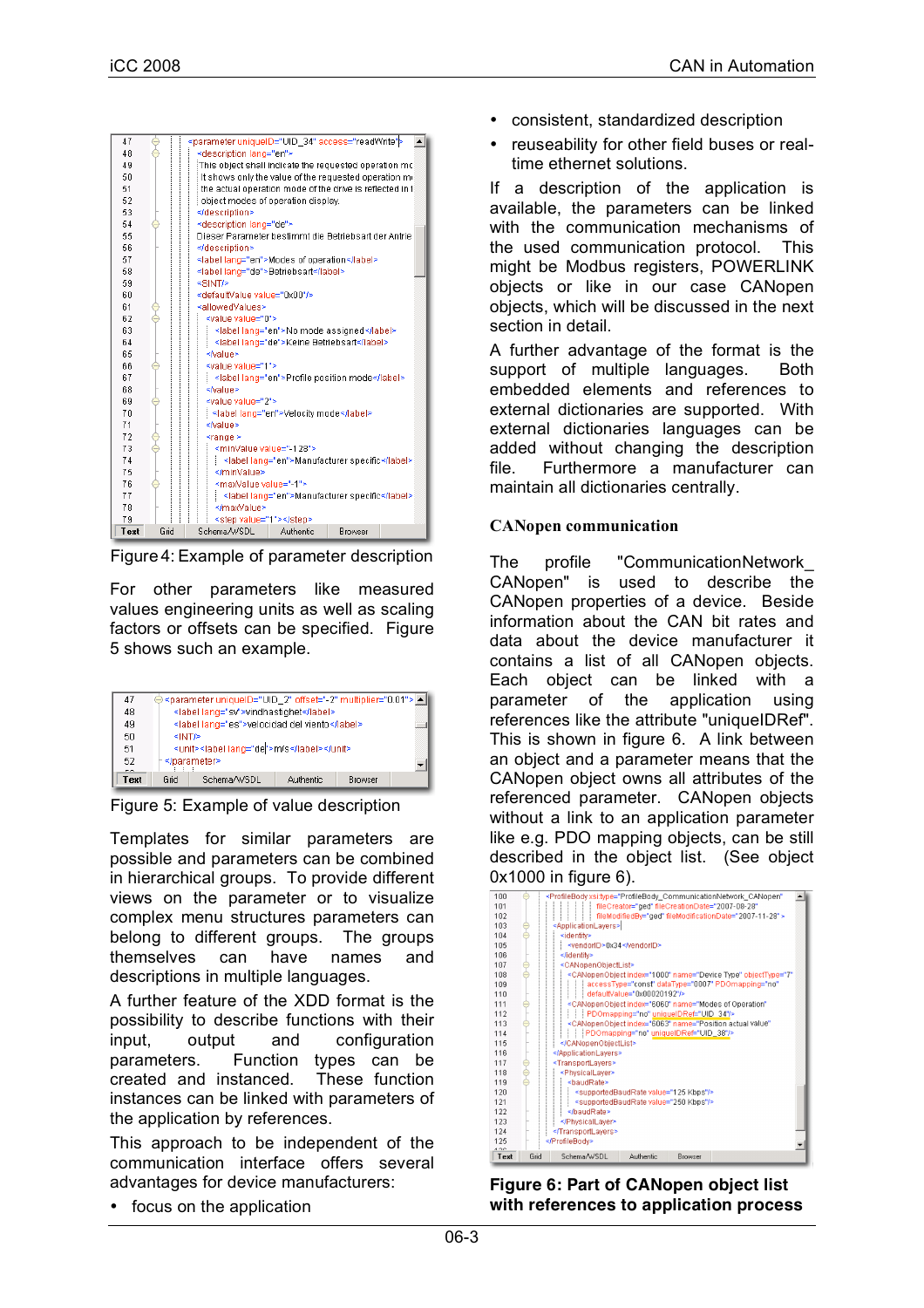Network management parameters as further CANopen property are described in a separate network management section. These parameters are basically the data from the [DeviceInfo] section of the EDS file as well as some additional master attributes.

The main item of the communication profile - the CANopen object list- is likewise used by Ethernet POWERLINK in a nearly identical format providing the advantage of reuseability.

## **Advantages for CANopen tools**

There are several use cases for generic CANopen tools that benefit from the XML device descriptions. Figure 7 shows using the well-known parameter "Modes of operation" as an example - how a generic tool can offer all particular values with the meaning to the user. This is an advantage especially for manufacturer specific parameters that are not specified by CiA profiles. Compared to the numerical input of a number in the range of the data type Integer8 the usability can be increased with simultaneous minimization of faulty inputs. Additionally, measured value with offset and scaling factors can now be presented with the measured and the Calculated result.<br>Ex canopen Device Monitor - Node 79 - BNE/E <u>Drive</u>



## **Figure 7: Generic CANopen tool with special parameter presentation**

Another possibility to present the parameters is the use of parameter groups. Beside the classic tree view of objects the parameters of a device can be presented in groups. The device manufacturer can combine the parameters in groups depending on their function and the tool presents the groups accordingly.

As a further step tools can visualize the functions with inputs, outputs and configuration parameters and thus provide an application view on the device, which furthermore can contain descriptions in multiple languages. Continuing these considerations one can think of network planning tools that visualize complete function diagrams of the network based on the PDO linking of the devices and their functional descriptions. In these function diagrams the output parameter of one function of one device can be connected with the input parameter of functions of other devices.

Further CANopen simulation tools, which simulate a CANopen slave by reading its EDS file, benefit from the additional information in the XDD files. E.g. writing of particular values to parameters can be rejected separately depending on the value.

## **State machines and constraints**

As discussed in the prior section the new XDD format provides a number of new features. However, all these features can only describe static behavior and do not provide possibilities to represent constraints or changing parameters. Hence extensions of the XDD format to the describe dynamic behavior are currently discussed. The aim is to represent finite state machines and constraints in the XDD format.

Finite state machines are used in several CiA profiles like e.g. in the profile CiA-402 for drivers and in the profile for medical injectors CiA-425. Up to now it was only possible to describe these state machines as text or figures. To allow a consistent description in XML state machine descriptions shall be added to the XDD files. Thereby the XML notation has to meet the following requirements in decreasing importance:

- representation of nested state machines
- support of multiple languages
- clear syntax and structure
- maturity and stability
- complete documentation

Thus several existing representations of finite state machines in XML has been examined. Among others State Chart XML (SCXML) as W3C recommendation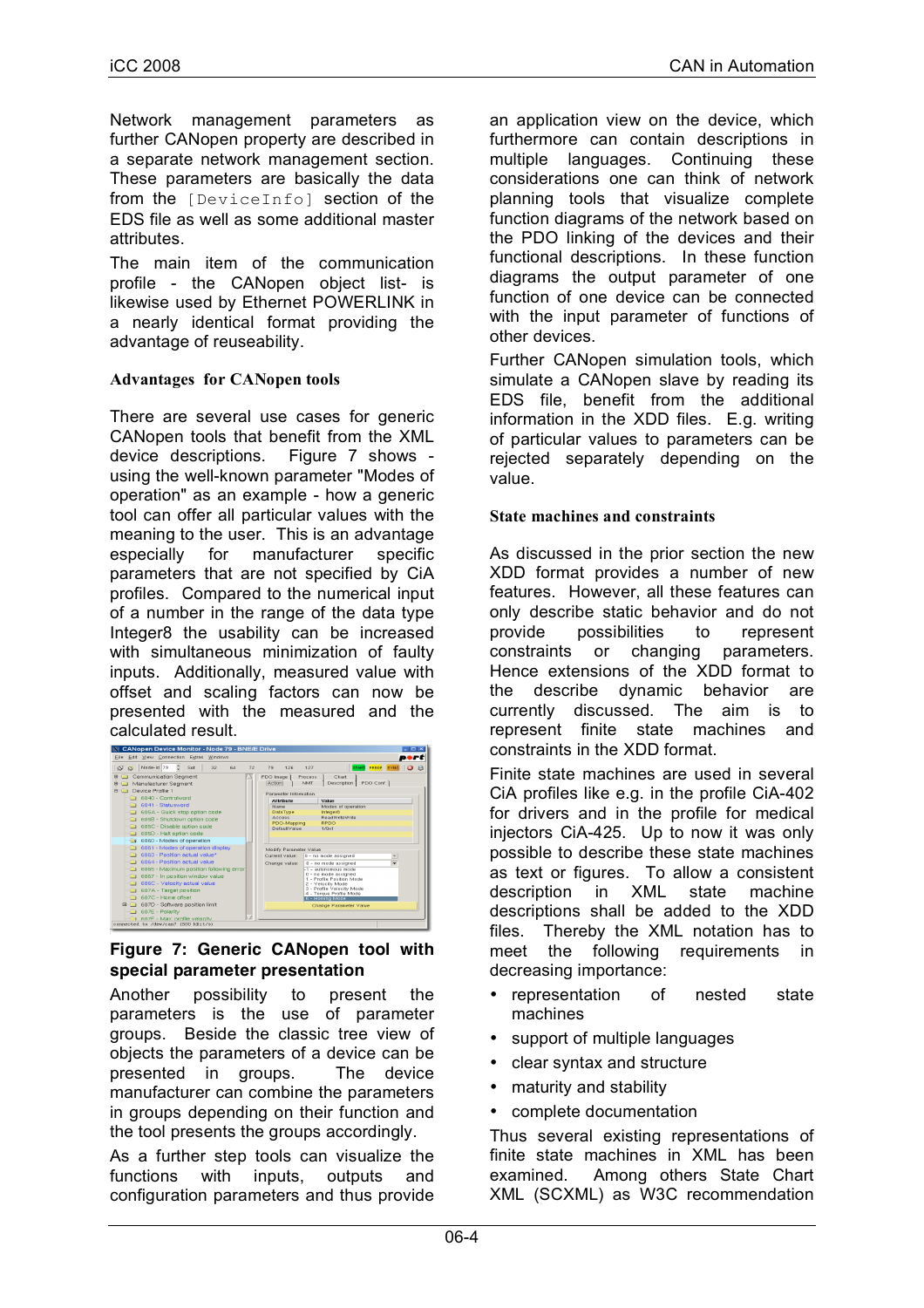and several IEC standards (619151, 62390). Because of the fact that none of the examined descriptions covers all important criteria, the current proposal intends to use an own solution. This is a subset of SCXML with extensions to support multiple languages. Listing 1 shows a simple nested state machine according to this proposal. It shows the two superordinated states CONF and OPER with two resp. three sub states and their transitions. However, it is not possible to describe conditions for transitions or actions in this first stage.

```
<stateMachine uniqueID="FILLFSA"
      initialstate="INIT">
 <label lang="en">
   State machine of fill device
</label>
 <state id="INIT">
   <transition target="CONF"/>
 </state>
 <state id="CONF">
   <initial id="CONF_I">
   <transition target="CONF_II"/>
   </initial>
   <state id="CONF_II"/>
   <transition target="OPER"/>
 </state>
 <state id="OPER">
   <initial>
     <transition target="FILL"/>
   </initial>
   <state id="FILL">
    <transition target="PARK"/>
   </state>
   <state id="PARK" final="true"/>
   <transition target="CONF"/>
 \langle/state>
</stateMachine>
```
## **Listing 1: Example of a state machine in XML**

Constraints - limitations of the value range or access rights of one parameter depending of another or more than one other parameters appear in many applications. An example for it is the flow rate of injectors according to CiA-425, that only can be modified in certain state of the application or the interlocking of several configuration parameters by a password parameter. It cannot be described with present means and thus an optional <constraint> element shall be inserted within the <parameter> element. (Compare figures 4 & 5.) Within this elements the dependences between parameters shall be described.

First researches tried to find solutions to represent conditions and control flows in XML. Existing solutions like the control flow notation of SCXML have been considered, but expressions like <if conf="..."> have been discarded. On the one hand a tool reading expressions like this has to implement a special parser for it and on the other hand its function range is too small.

That is why current considerations prefer the use of a standardized scripting language and to extend it with functions to manipulate specific elements of the device description file. The preferred scripting language is ECMAscript that is more commonly known as Javascript.

```
if (GetValue("UID 2") <0x20) {
  SetAttr("allowedValues.range.
          minValue",0x02);
  SetAttr("allowedValues.range.
          maxValue",0x20);
} else {
```

```
SetAttr("allowedValues.range.
        minValue",0x20);
SetAttr("allowedValues.range.
        maxValue",0x9f);
```
}

## **Listing 2: Constraint example using ECMAscript**

In addition to constraints it shall also be possible to describe conditions for transitions in state machines.

Although the process of specification of these extensions in not yet finished, one can say that these extensions will extend the possibilities for the specification of devices, testing and for simulation tools.

## **Device design and testing**

As well the design at the beginning of a device development as the test at the end of the development benefit from the new XDD format. With the present format of the XML device description files the device functions and the communication interface can be already described in a machinereadable format and not like up to now in flowery prose. Thus the XML device description files can be used as a standardized and machine-readable way of specification of such devices. At least for large parts of the device a uniform description language is available for the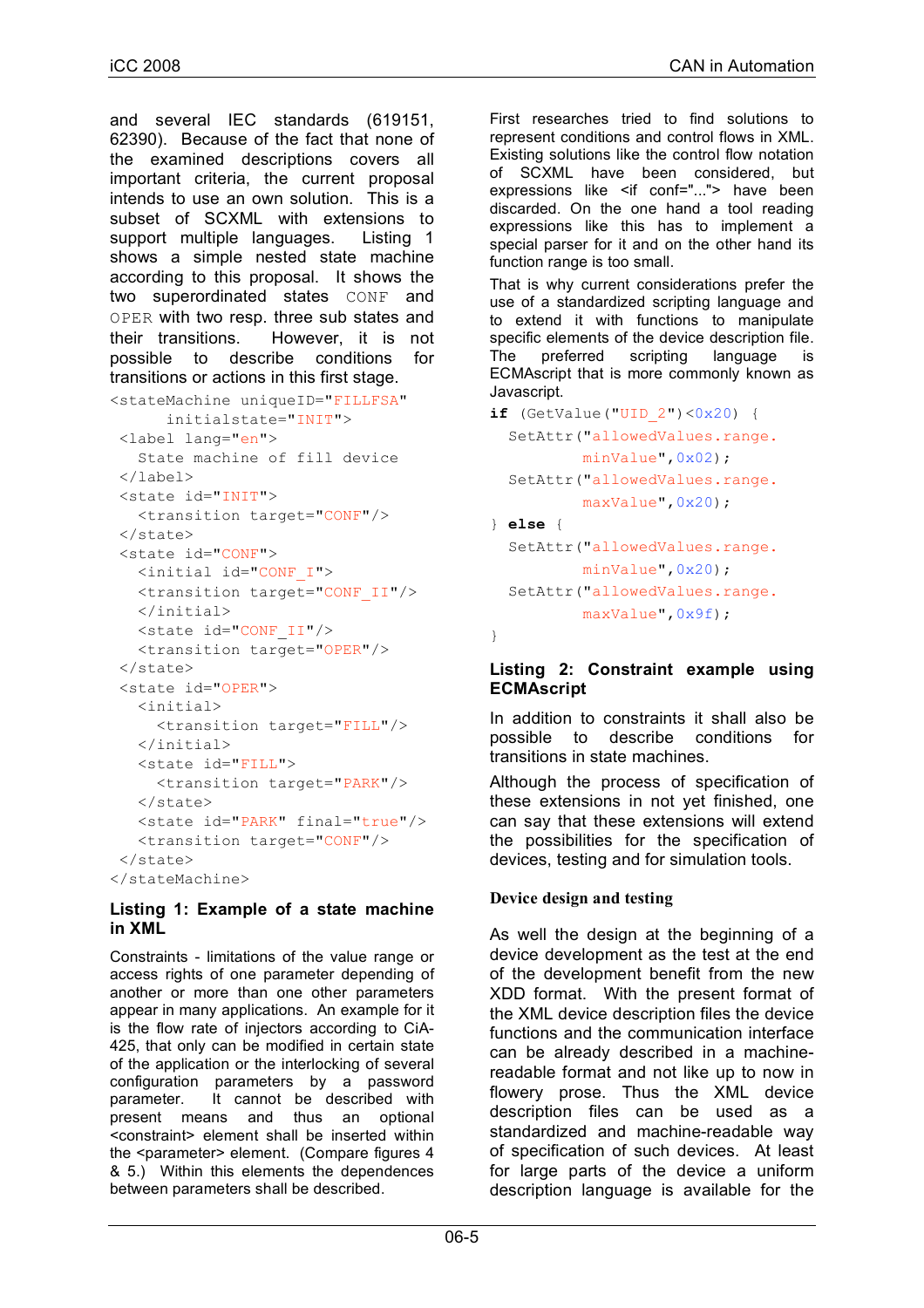specification, for the test and for the integration by the end user.

By the detailed description of the device functionality in a machine-readable format tests can be automated far better. In particular with the extensions for constraints and state machines test cases for dynamic procedures can be generated which test the dynamic behavior of the CANopen device. Thus the possibilities of the new XML device descriptions exceed the potential of the hitherto existing EDS files.

## **Creation of XDD files**

Different tools with different specializations can be used to create XDD files. If one considers them as pure text files - as a remarkable number of authors of EDS files still do - a simple text editor like e.g. Notepad might seem usable. XML tools instead offer more comfort but most specialized are CANopen XDD tools, which have been developed for this purpose. The next section compares these three categories.

## **Text editors**

## **Pros**

- free of charge available
- for every operating system

## **Cons**

- expert knowledge of CANopen XDD files required
- no checks for bad syntax
- no semantic checks of the input
- very error-prone
- very time consuming

## **XML editors**

## **Pros**

- some available as open source tools
- check against the XML schema
- input assistance based on the XML schema

## **Cons**

- expert knowledge of CANopen XDD files required
- no semantic checks of the input
- time consuming

#### **XDD tools Pros**

- checks against the XML schema
- semantic check of the content
- use of CANopen profiles possible
- no detailed knowledge of device descriptions required
- time saving compared to XML tools
- possibilities to import existing EDS files **Cons**
- only commercial products available

The compilation afore shows that only special XDD tools which hide the internals of device description files are suitable for professional use. Several CANopen providers offer such tools, some as well for Windows® as for Linux. With the new extensions users cannot do without a specialized tool for that purpose.

#### **Summary and future trends**

The afore discussed use cases and advantages of the CANopen XML device descriptions show that the new format offers a broad range of new possibilities to describe CANopen devices and their applications using a standardized format. Thereby it covers more details and exceeds the range of functions of the previous EDS file significantly.

Besides the discussed extensions for state machines and constraints additional extensions for modular devices and descriptions of emergency codes are in process. It is expected that at the end of 2008 a new release of the standard will be published that will cover:

- descriptions of finite state machines,
- embedded constraints,
- description of emergency codes and
- support for modular devices.

With the new functions the CANopen device descriptions will spread even more and they will improve the exchange of data between device design, implementation, test and system integration as well as between the respective tools.